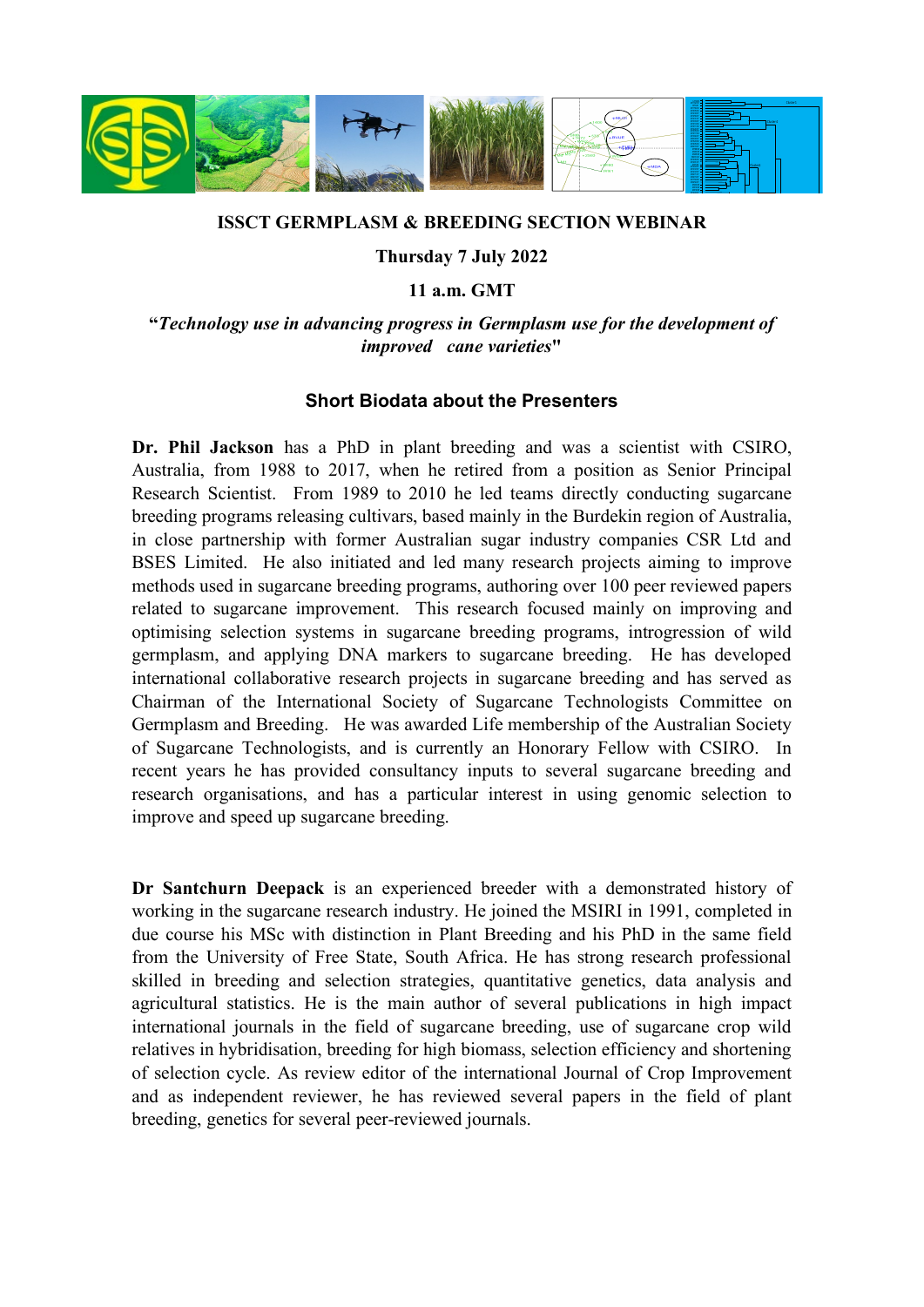**Dr. George Piperidis** has a PhD in plant breeding and genetics from the University of Queensland in Australia. He started his career in sugarcane over 25 years ago, initially stationed at Meringa near Cairns where his role was to implement DNA markers and Genomic in situ Hybridisation in an introgression programme targeting mainly Erianthus arundinaceus. George is now stationed in Mackay where he is responsible for breeding and selection of new varieties for the central region, which produces about 27% of the Australian crop. Over the years George has had leading roles in developing DNA fingerprinting for unique variety identification; Plant Breeder's Rights for all new sugarcane varieties bred and released in Australia; and developing a tissue culture pipeline as a clean source of material for rapid variety propagation and release. He also leads the variety exchange programme with several sugarcane breeding programmes around the world.

**Mrs Morexa Martin-Gardiner** is the Principal Plant Breeder at West Indies Central Sugarcane Breeding Station Inc. (WICSCBS). She is responsible for making crosses for the countries of the West Indies Sugarcane Breeding and Evaluation Network (WISBEN) which includes the member countries of the Sugar Association of the Caribbean (SAC), the Dominican Republic, Florida and other associate member countries. Dr M Martin-Gardiner have been at WICSBBS for the past 23 years.

**Dr Jean Yves Hoarau** is a Senior Research Scientist (geneticist and plant breeder) working at CIRAD, in the AGAP Institute (Genetic Improvement and Adaptation of Mediterranean and Tropical Plants). He is on secondment to eRcane company (Réunion Island) and working in its sugarcane breeding department. Dr J Y Hoarau has thirty years of experience in sugarcane breeding, with experience in quantitative genetics, experimental designs, mixed modeling and marker-based analyses (genetic map, QTL and association studies and genomic selection) developed in support of variety development programmes. Today his main research interest is the integration of genomics approaches with sugarcane breeding in view of obtaining enhanced genetic gains.

**Dr Danilo Cursi** has a Master's degree in genetics and plant breeding and a PhD in crop science. He has more than 10 years of research experience in sugarcane breeding and is currently the Breeding Coordinator of CTC, Brazil. He has expertise in quantitative genetics, parental selection, crossing management, selection strategies, high-throughput phenotyping and statistical genetics.